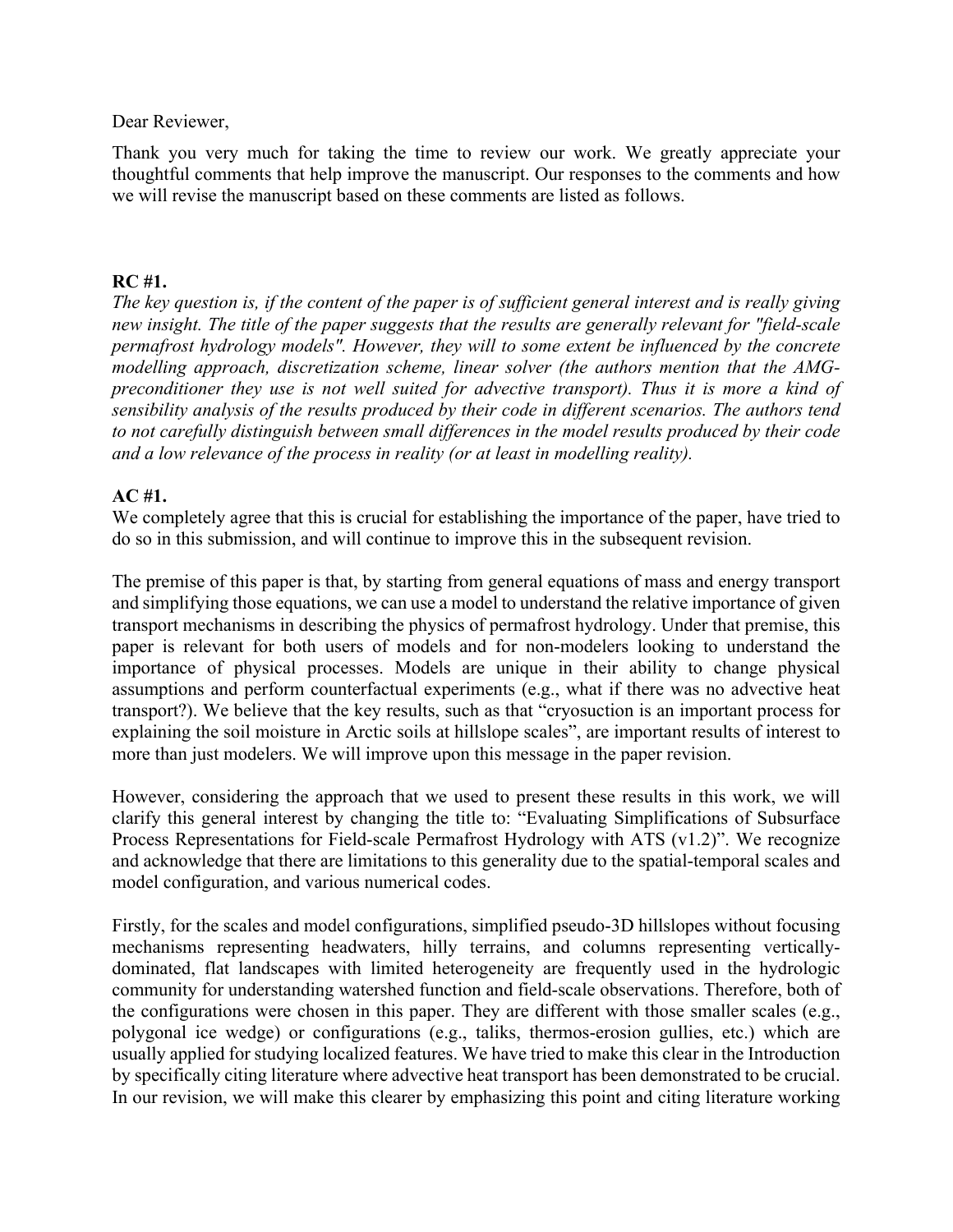in these scales.

Secondly, from the perspective of numerical codes, this work is most relevant to users and developers of permafrost hydrology models. In addition to ATS, there have been several codes with proven capability to address permafrost or frozen soil relevant problems, as we showed in the Introduction. Though the specific representation of a physical process and its implementation in code could be different, or some processes are not considered in some codes, the principal physics (e.g., mass and energy transport) among these codes are similar, and these results are especially relevant to that class of models*.*

However, we disagree that the discretization scheme or numerical methods are relevant to the process comparison results. If discretization error is shown to be smaller than the physical "error" of excluding a process, then surely discretization scheme can be eliminated (see more on this below). While differences in linear solvers will alter the computational efficiency of the computation, it will not alter the solution of the governing partial differential equation, given that each solution is made to a given tolerance. We do agree that these are crucial considerations in considering the computational performance of a code, and agree that the performance numbers are ATS-specific and not relevant to other models or codes. While these performance numbers are of relevance to a much smaller audience, we thought they were worth including as a sidenote.

## **RC #2.**

*What is also missing is an analysis of the discretization error associated with the different grids and the time step used.*

# **AC #2.**

We agree that, in order to deem a process "important," it is necessary to demonstrate that the differences due to process representation are larger than the errors introduced via discretization, and agree that this is an important step in justifying the results. To confirm this, a grid convergence study was conducted, and the discretization error was compared with the "error" caused by omitting a given process. This comparison was done for the column mesh and the southern-aspect divergent hillslope mesh under the Sag River conditions. Thaw depth, as a significant permafrost concept, was used as the evaluation quantity for the comparison.

For the column model (50 m deep), we generated five meshes. From the coarsest to the finest, the numbers of cells are 20, 39, 78, 156, 312. We used 78 cells in the paper. Column models with these different numbers of cells were conducted with full physics representations. For the 78-cells column model, we also conducted simulations with simplified representation for each physical process, i.e., equal liquid-ice density, neglecting advective heat transport, and neglecting cryosuction effect, which has been discussed in the paper. The column model with the finest mesh was assumed to output the most accurate results. All other column models with full physics representations were compared to the finest model. The 10-year averaged absolute error in thaw depth was calculated and shown in Figure S1. Figure S1 illustrates the relation between error and numbers of cells in double logarithmic coordinates. Black points are discretization error compared the finest column model, which are almost on the same line, demonstrating the expected first order convergence rate (due to first-order upwinding methods being used in both the advective term and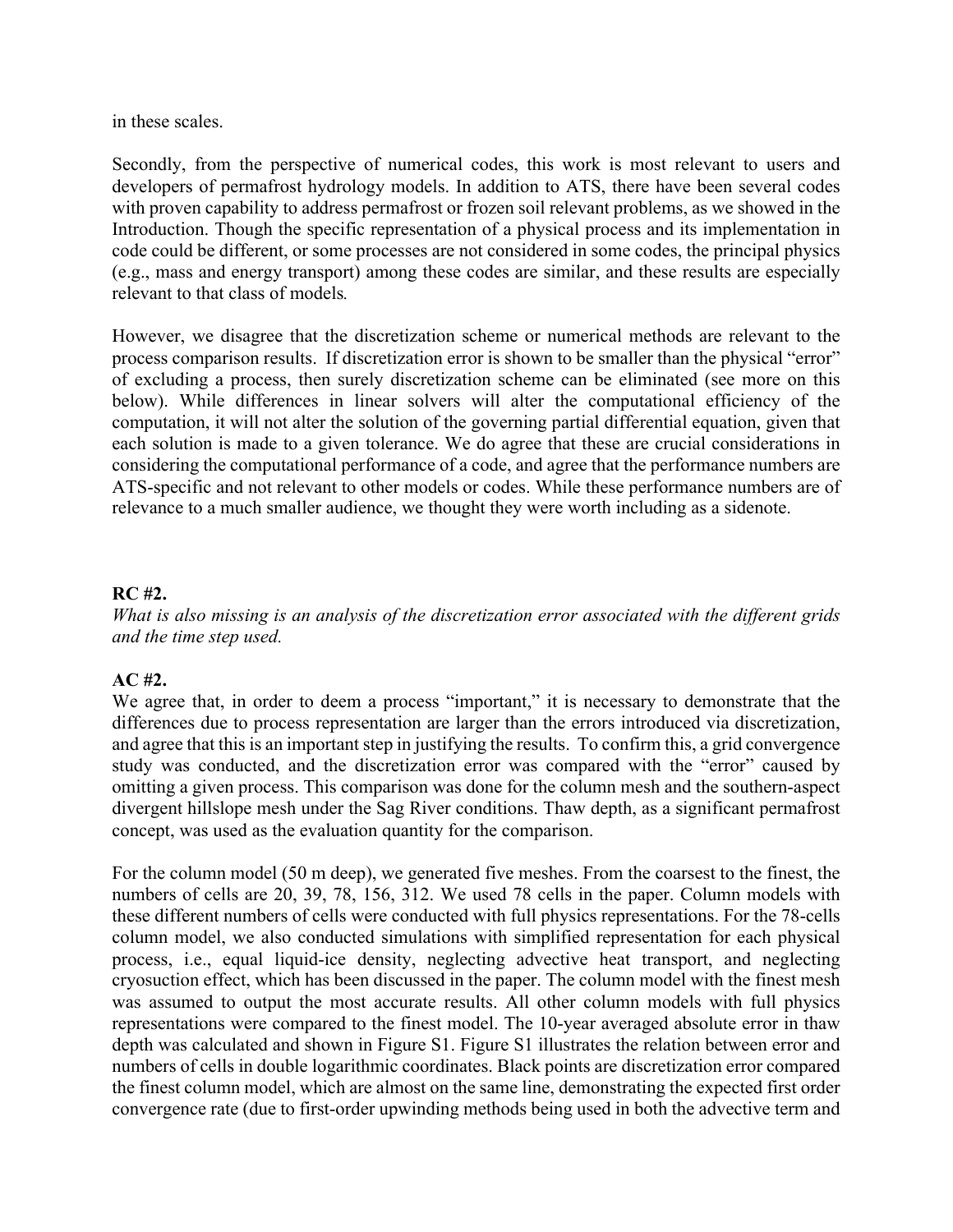the relative permeability). The blue, red, and green points show the errors caused by each physics simplification, respectively. Clearly the error due to process omission is comparable to the discretization error in the first two cases, but not in the cryosuction case. This supports the conclusion that cryosuction is crucial. It also demonstrates that our measured differences in advective heat transport and equal liquid and ice densities are, at best, upper bounds on the true differences – they may in fact be smaller.



**S1. Average error in thaw depth caused by numbers of cells and physical process representations for column models under site Sag's condition**

Additionally, we also performed the same grid convergence study for a hillslope model. The southfacing divergent hillslope mesh was selected to maximize the dynamic range of the system. We generated five meshes with different numbers of cells, from the coarsest to the finest, which are 1050, 1950, 3900, 7800, 15600, where 3900 cells were used for hillslope meshes in the paper. The five hillslope models were conducted with full physics representations, and we also have the 3900 cell hillslope model with simplified physics representations as discussed in the paper. The results obtained using the finest mesh was considered the most accurate and the other four models with coarser meshes were compared with it. The black points in Figure S2 are the 10-year averaged absolute errors in thaw depth for the four hillslope models with different numbers of meshes. They are almost on the same line demonstrating the spatial resolution has little impact on solutions. Similar results to the column model are shown, though the error associated with neglecting advective heat transport and liquid-ice density have grown slightly relative to the discretization error, hinting (but not conclusively proving) that these may be closer to true measures of the error than upper bounds on the error.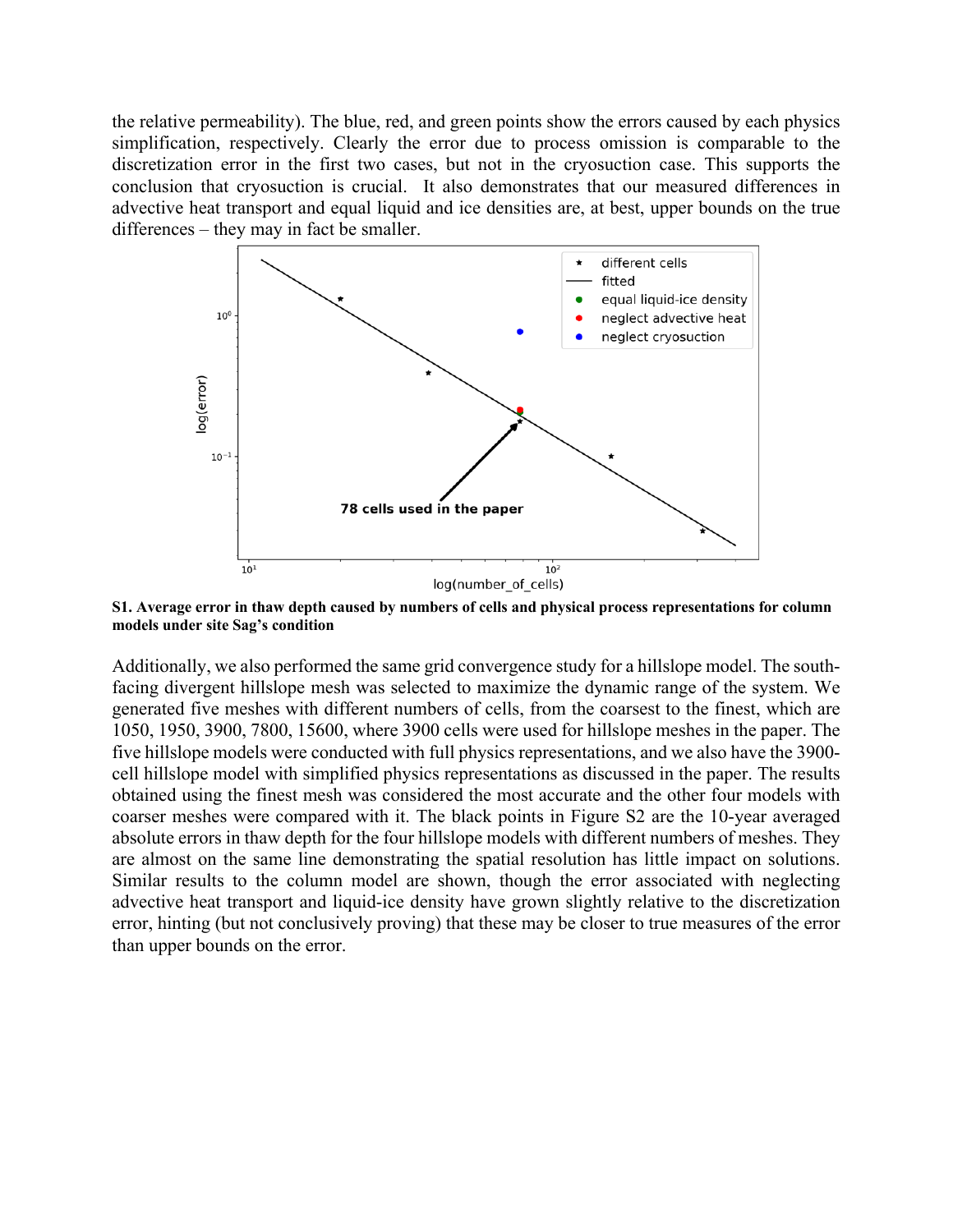

**S2. Average error in thaw depth caused by number of cells and physical process representations for southern aspect divergent hillslope models under site Sag's condition.**

The above contents will be added to the Supplement.

#### **RC #3.**

*Line 191: The soil-freezing characteristic curve is usually used as a material property of a certain soil. Thus I find this term here rather confusing.*

## **AC #3.**

Different constitutive relationships describe the partitioning of water into liquid and ice in different ways. We show two different ways of determining the liquid, water, and gas saturations as a function of pressure and temperature – Equations (3) (Painter and Karra, 2014) and Equaiton (4) (McKenzie et al., 2007). In fact, there are many other models and many previous studies have presented various SFCC relationships, empirically or related soil-water characteristic curve (e.g., Ren et al., 2017; Stuurop et al., 2021).

We agree with the reviewer that the parameters involved in these various SFCC relationships are properties of the soil. Different soils may show different SFCC shape even under the same model, and different models will result in different physical behavior of the system. Crucially for this paper, Equation (3) admits cryosuction (see Painter & Karra, 2014) while Equation (4) does not admit cryosuction. We will clarify this in the revised manuscript.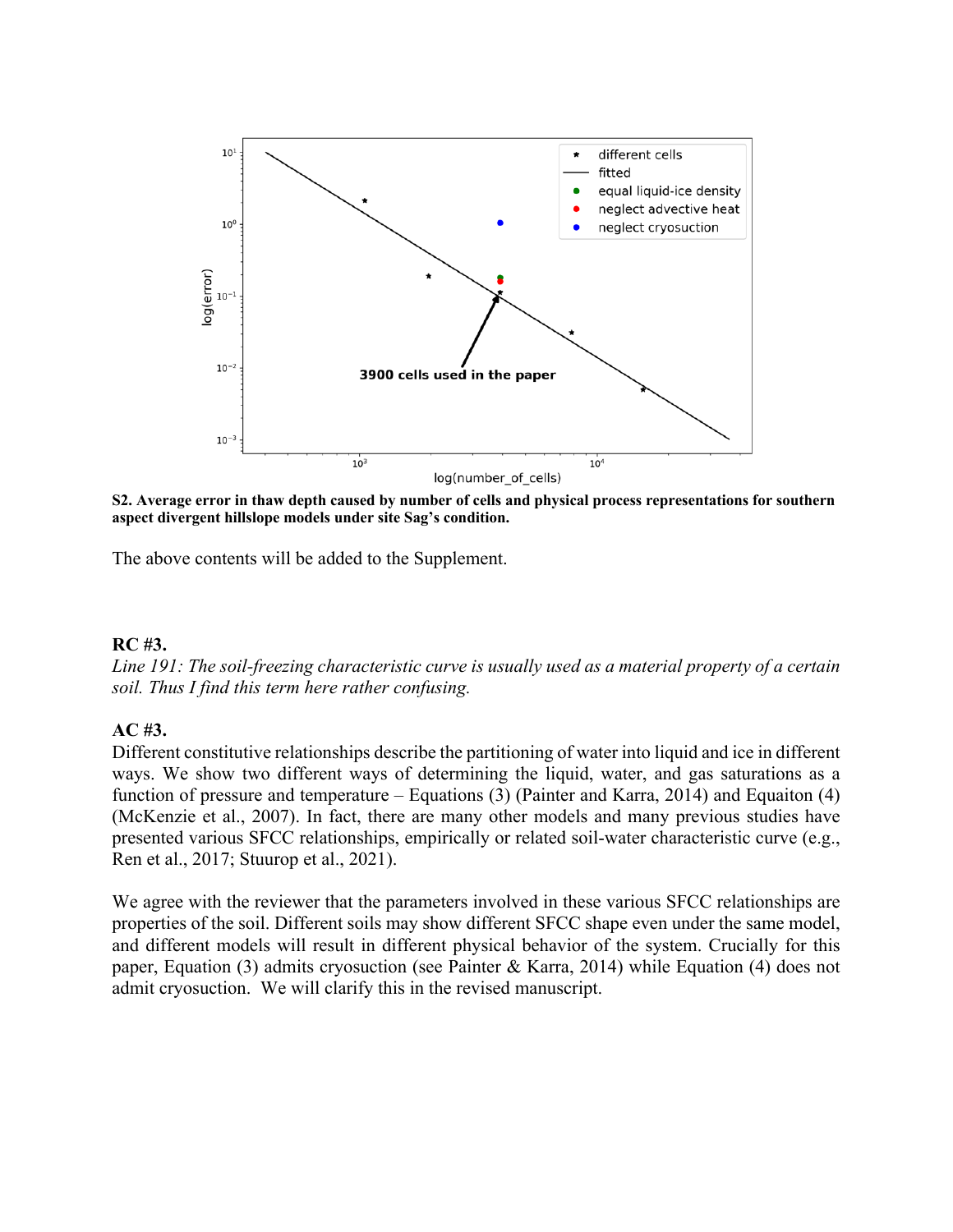## **RC #4.**

*Figure 1 (Precipitation and air temperature of site Barrow, Sag, and Teller from year 2011 to 2020): Too much information is packaged into too small figures here. It is very hard to see for example the rain precipitation at sag, because it is in the background of the other sites.*

## **AC #4.**

Figure 1 shows daily, as well as annually averaged precipitation and air temperature. The purpose of presenting this figure is to conceptually show that the three fields we chose have different climate conditions, and we agree that this was too much information to accomplish this goal. Daily precipitation/temperature data will be removed, and only annually averaged data will be shown in Figure 1 as follows.



**Figure 1 Precipitation and air temperature of site Barrow, Sag, and Teller from year 2011 to 2020**

#### **RC #5.**

*Table 2 (Soil properties of three soil layers of all sites used in this paper): The van Genuchten-Mualem model can produce unphysical results for n values much smaller than 2, which is true for all parameter sets here.*

## **AC #5.**

All van Genuchten parameters of soils used in this paper are from previous permafrost studies, which have been calibrated or measured. Atchley et al. (2015), Jafarov et al. (2018), and O'Connor et al. (2020) presents these parameters in site Barrow, Teller, and Sag, respectively. We agree that the Mualem model can introduce nonphysical results for relative permeability for n values much smaller than 2; in each case, this "infinite slope" is avoided by introducing a spline function matching the derivative and value of the relative permeability at a saturation of 0.95. This approach is used frequently in codes solving Richards equation using the Mualem model. Care must be taken to ensure that this spline is monotonically increasing as it approaches saturated conditions; this is true for all cases included here.

#### **RC #6.**

*Line 333-344: How was this column initialization transferred to the hillslope? Does this not produce an instable initial value for the hillslope?*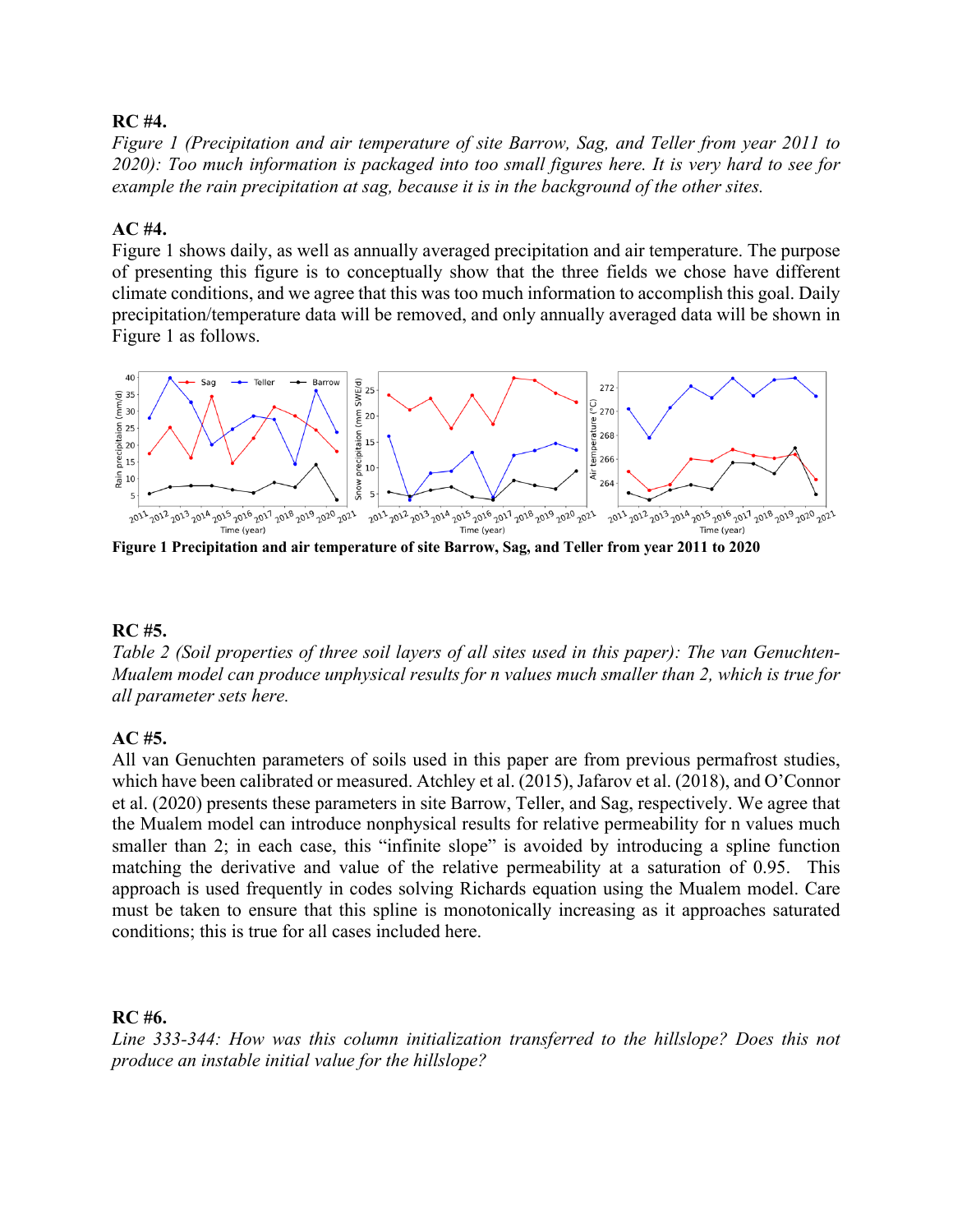### **AC #6.**

The first step initialization is to obtain a steady-state frozen soil column, the water table of which is almost just below the column top surface. The second step initialization is to use this frozen soil column to do fully coupled run, which solves integrated surface-subsurface, mass/energy balance system with smoothed forcing data to obtain annual cyclic equilibrium state. The final temperature and pressure profile of the column is then assigned to each column of the hillslope mesh because the vertical discretization of the hillslope mesh is the same as the column. In this way, we have the initial state of a hillslope, and use it to solve the fully coupled system. We agree that this is unstable initially on a hillslope, but, in our experience, this is rectified in the first year or two of the simulation. The results of the first year were ignored in case of any unstable solutions.

### **RC #7.**

*Line 374-37: Might this averaging of local data not smooth the effect of neglecting processes? If you have only a local effect at one or two points, this could be greatly reduced by the averaging.*

## **AC #7.**

We agree with the reviewer that influence could be greater at one location than another. So, we designed the hillslope mesh with a changing slope from the hillslope top to the toe, and chose five different surface locations along the changing slope to record data there instead of averaging thaw depth or surface temperature across the whole surface domain. We did compare the simulated results at different points (at both surface and subsurface). The differences caused by process representations among the five different observation points are similar. This paper presents the comparison using the averaged results at those selected locations, as we believe this is more representative of the information desired by a reader than showing the maximum or "worst case" error, which might exaggerate a difference that is spatially (or temporally) limited. This is consistent with the use of these models in the literature, where typically integrated or averaged parameters, such as ET, runoff, active layer thickness, etc. are of more interest.

# **RC #8.** *Figure 4 and 5: The figures are again rather small.*

## **AC #8.**

All figures in the text will be modified to a higher resolution by changing figure size, font size of texts, and colors of lines.

#### **RC #9.**

*Figure 6: The concept of a "decrease percentage" is rather hard to understand (especially if it gets negative). Would it not be easier to understand, if you use the relative runtime? Which than would be either smaller than one (thus faster) or larger?*

#### **AC #9.**

We apologize for the poor choice of words; we were in fact showing relative runtime change (in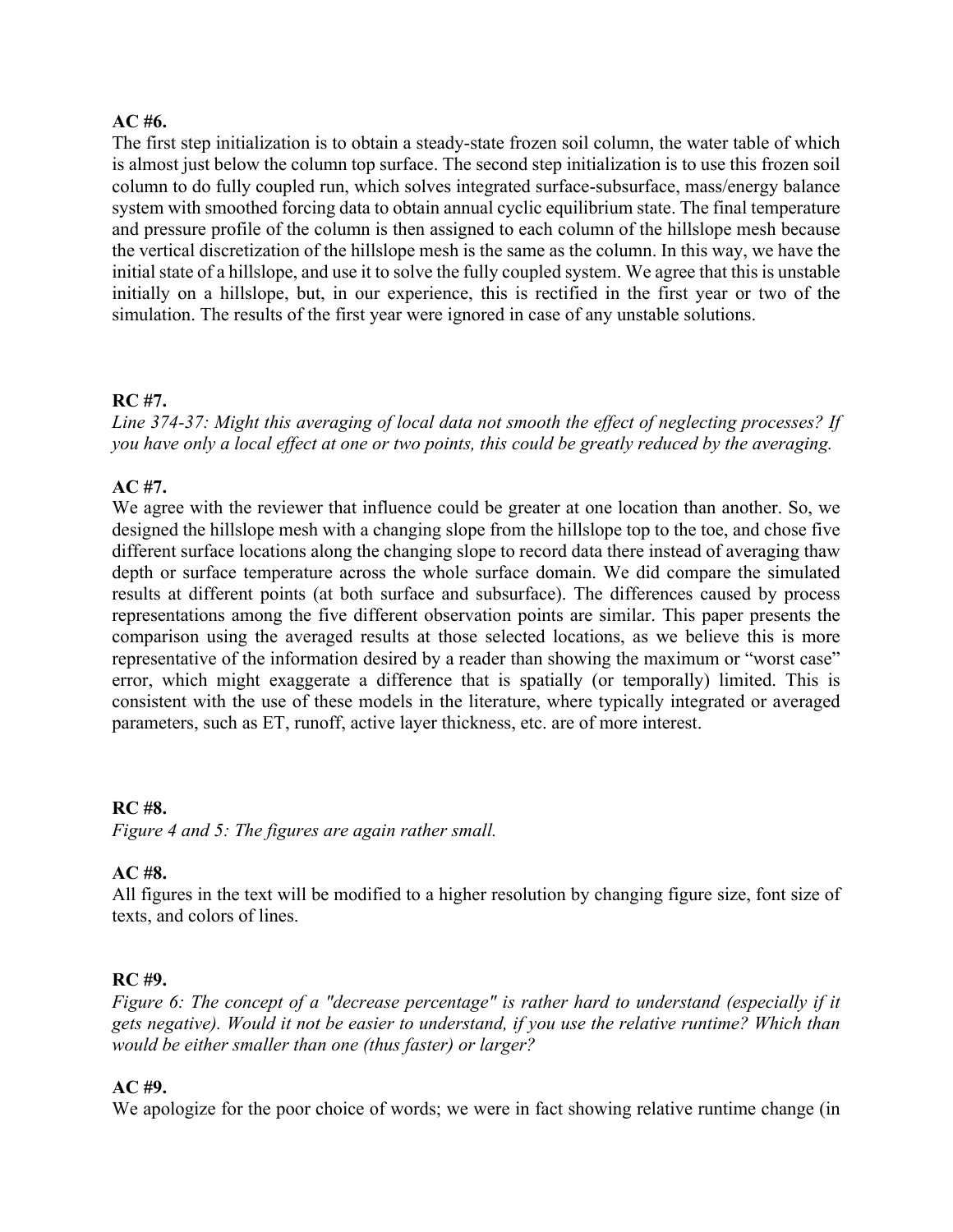percentage). The captions and axis labels of Figure 6 and Figure 12 will be revised to "relative runtime change".

Take Figure 6 as an example:

The old caption of Figure 6: Decreased percentage of simulation time under the assumption of equal ice-liquid density compared to the real ice density representation for all hillslope scale simulations.

Revised caption of Figure 6: The relative runtime change in percentage due to the assumption of equal ice-liquid density compared to that with the real ice density representation for all hillslope scale models.

### **RC #10.**

*Section 4.2: There is no information about the effect of neglecting cryosuction on the runtime. However, isn't that the main point of the paper (how much precision do you sacrifice for which acceleration?)*

## **AC #10.**

The principle of selecting a process representation is, under the premise of correct simulation output with acceptable errors, to improve computing efficiency. Neglecting cryosuction results in large deviations in hydrological estimations, especially for thaw depth which is a critical feature of permafrost region. The deviations may get larger in wetter conditions. So cryosuction effect should be included in permafrost models even if it may require additional computational cost. Besides, based on the hillslope scale simulations in this work, including cryosuction effect may or may not slow down simulation depending on soil properties and conditions. The cases that can speed up simulation when excluding cryosuction just decrease the running time by  $10\%~30\%$ , much smaller than that we see in the thermal advection section. We agree that this should be included for completeness. However, considering the computational cost is analyzed just based on ATS code and primarily useful for ATS users, and this is a much smaller audience, we will move the discussions of the computational cost to the Appendix. The manuscript is probably clearer with their removal from the main text.

## **RC #11.**

*Figure 13: I am not sure, how much this figure really helps in understanding. you need to read the text very carefully to only understand, what is represented here (not talking about what it means).*

## **AC #11.**

We agree that we present a lot of data in this paper, and we have tried to simplify it as much as possible while still making clear that the results are complete. We were torn between the conflicting goals of 1, being concise and clear and 2, demonstrating that we were not omitting metrics or results that would have supported the inclusion of advective transport and density variation. It is much easier to show that a process must be represented than to convince readers that a given process probably doesn't need to be included.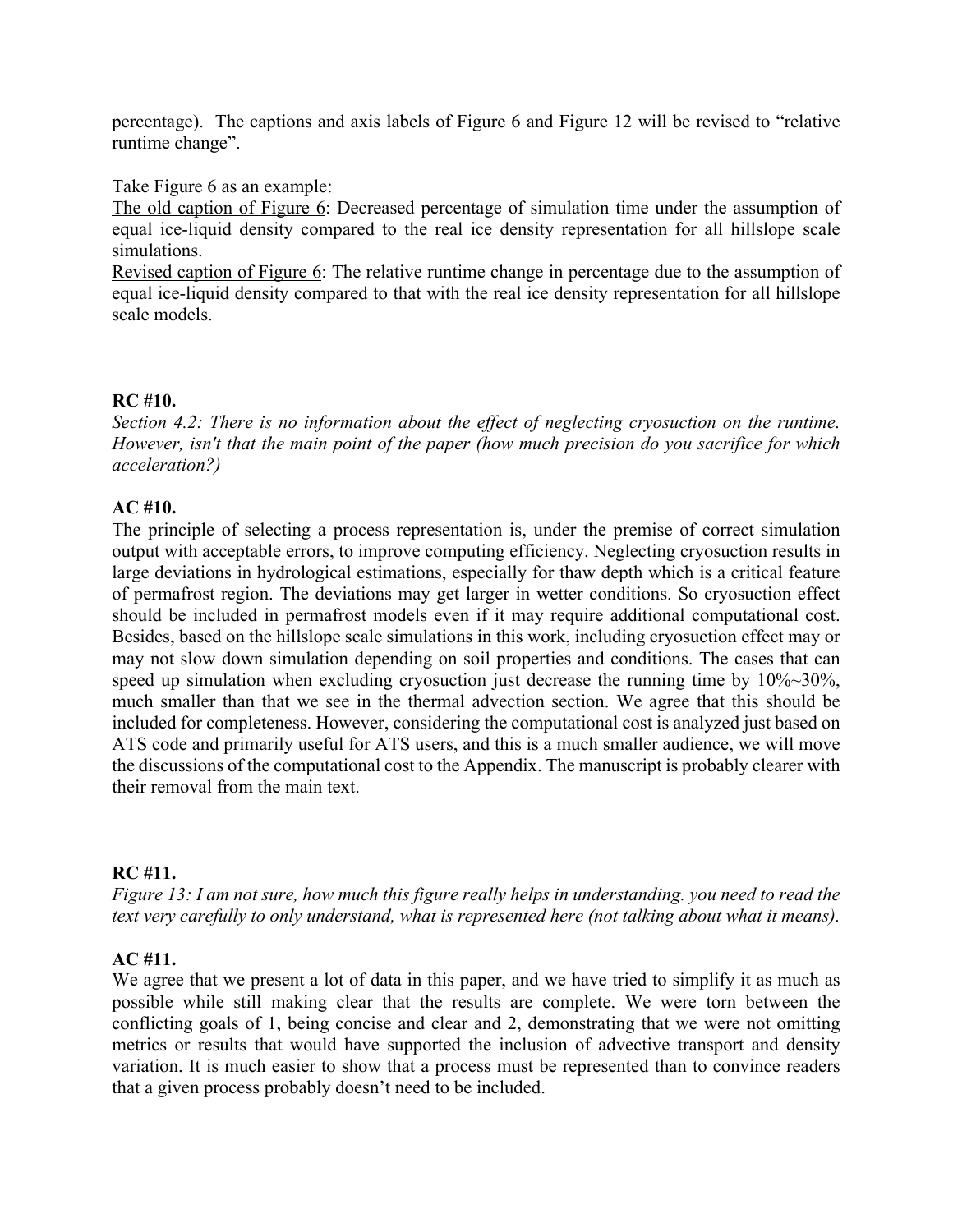This figure was intended to be a "big picture" view, comparing relative differences across processes and metrics. We hope that the reader sees this figure and immediately grasps that the blue lines (representing cryosuction) are bigger, in almost all cases, across metrics. We will revise the labels and caption of the figure to make it clearer as follows:



**Figure 13 Percentage errors for each metric caused by physics simplifications at column and hillslope scales. The percentage error refers to the averaged error of a metric over the period of 2011-2020 normalized by a certain reference value obtained from full-physics model. Metrics include (a) evaporation, discharge, and thaw depth; (b) water saturation, and temperatures. Numbers in figures are the corresponding reference values for each metric: (a) 10-year average obtained from full-physics model; (b) 10-year averaged annual fluctuation range obtained from full-physics model.**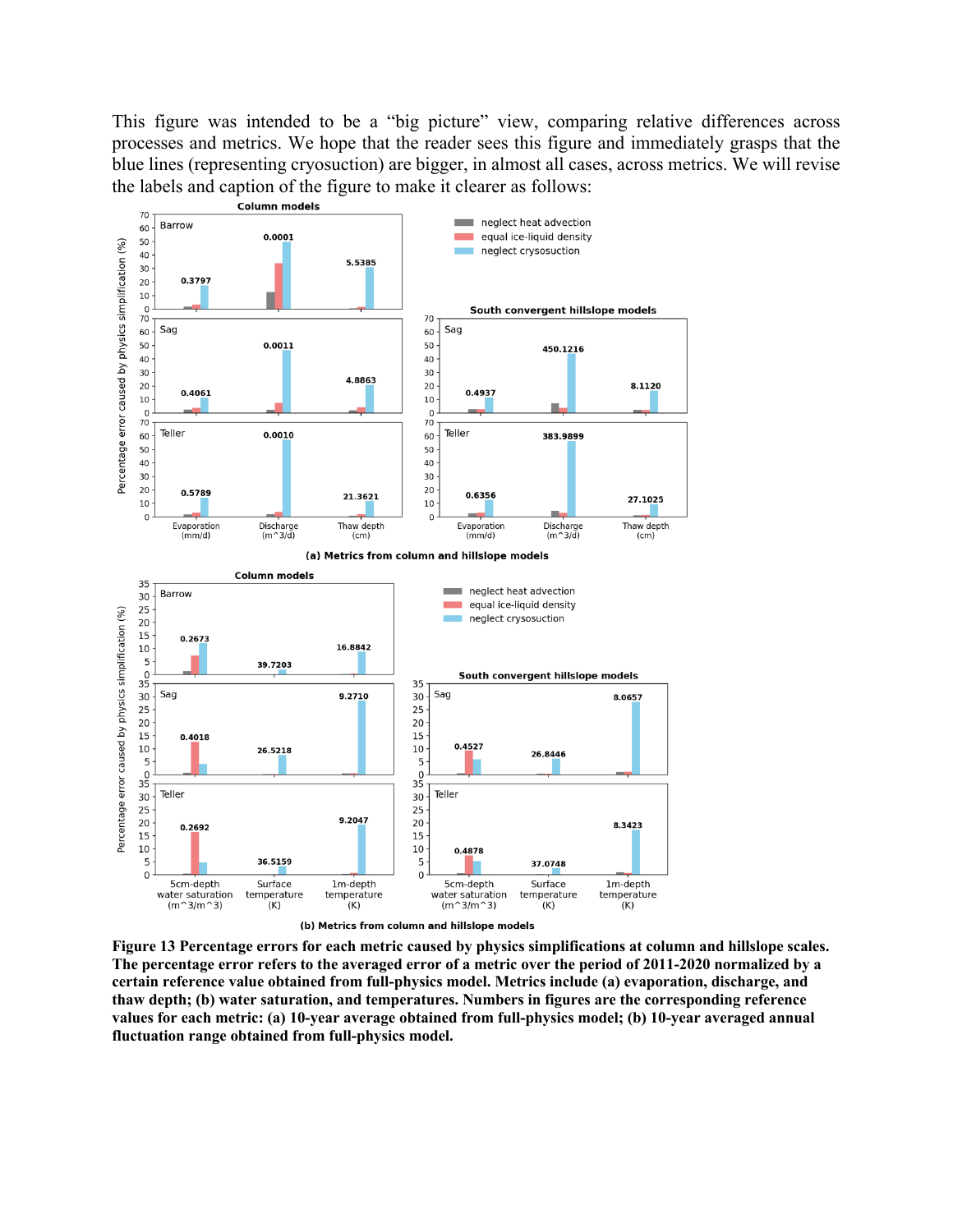### **RC #12.**

*Conclusions: The results found here do not have to be representative for all "permafrost models" Thus conclusions like "Excluding soil cryosuction in permafrost models can..." or "Assuming equal ice-liquid density will not result..." are a bit ambitious or even dangerous.*

## **AC #12.**

Conclusions will be revised in the text to add "under the assumed conditions in this paper" to avoid too broad and general conclusions. We agree that it is important to state the limitations of these conclusions, and we have tried to clarify this in the text. As stated in the initial response, however, we do think that these conclusions are properties of the PDEs being solved, and not of the specific implementation of the code. Besides, this work uses ATS (v1.2) as a tool to examine whether including or excluding one physical process in permafrost models will make a significant impact on hydrological outputs for a large-scale Arctic system without apparent influence caused by localized groundwater flow features, such as taliks, thermal-erosion gullies etc., that mentioned in the Introduction. It cannot represent all codes that also address permafrost problems, but it can provide a reference for code development.

## **RC #13.**

*Line 494: "Factitiously" is a very rare word. how about "artificially"?*

# **AC #13.**

This will be revised in the text.

## **Reference**

Atchley, A. L., Painter, S. L., Harp, D. R., Coon, E. T., Wilson, C. J., Liljedahl, A. K., and Romanovsky, V. E.: Using field observations to inform thermal hydrology models of permafrost dynamics with ATS (v0.83), Geosci. Model Dev., 8, 2701–2722, https://doi.org/10.5194/gmd-8- 2701-2015, 2015.

Jafarov, E. E., Coon, E. T., Harp, D. R., Wilson, C. J., Painter, S. L., Atchley, A. L., and Romanovsky, V. E.: Modeling the role of preferential snow accumulation in through talik development and hillslope groundwater flow in a transitional permafrost landscape, Environ. Res. Lett., 13, 105006, https://doi.org/10.1088/1748-9326/aadd30, 2018.

McKenzie, J. M., Voss, C. I., and Siegel, D. I.: Groundwater flow with energy transport and water– ice phase change: numerical simulations, benchmarks, and application to freezing in peat bogs, Adv. Water Resour., 30, 966–983, https://doi.org/10.1016/j.advwatres.2006.08.008, 2007.

O'Connor, M. T., Cardenas, M. B., Ferencz, S. B., Wu, Y., Neilson, B. T., Chen, J., and Kling, G. W.: Empirical Models for Predicting Water and Heat Flow Properties of Permafrost Soils, Geophys. Res. Lett., 47, e2020GL087646, https://doi.org/10.1029/2020GL087646, 2020.

Painter, S. L. and Karra, S.: Constitutive Model for Unfrozen Water Content in Subfreezing Unsaturated Soils, Vadose Zone J., 13, vzj2013.04.0071, https://doi.org/10.2136/vzj2013.04.0071, 2014.